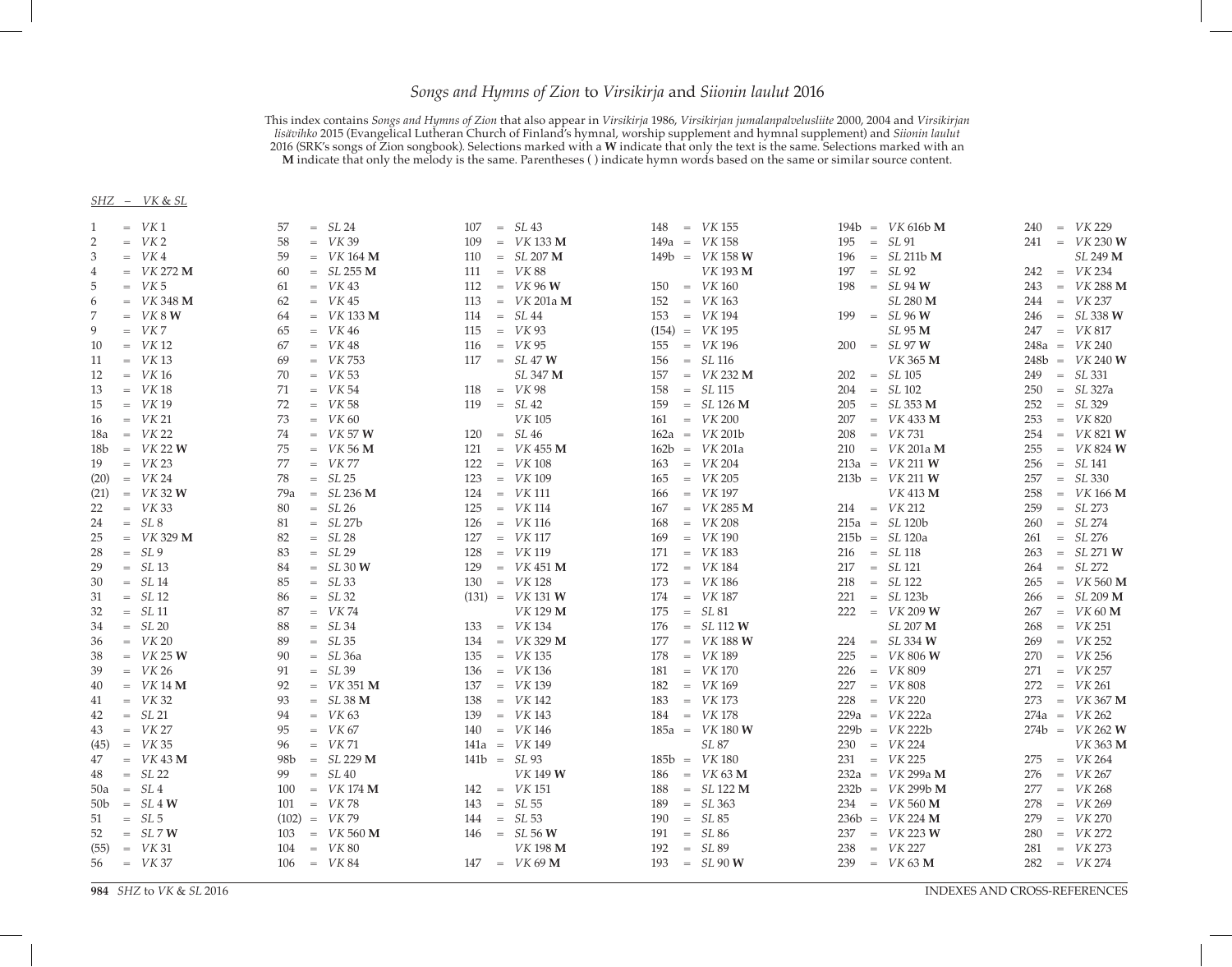| $284 = VK 276$<br>$=$ <i>VK</i> 335<br>$=$ VK 389<br>$=$ VK 548<br>$= SL 221$<br>338<br>391<br>$=$ VK 837<br>447<br>499<br>555<br>$=$ VK 337<br>$=$ VK 392<br>$= SL 152$<br>$500 = VK 550$<br>$286 = SL 58$<br>339<br>392<br>$= SL 222$<br>448<br>556<br>$=$ VK 286 M<br>$=$ <i>VK</i> 339<br>$=$ VK 394<br>$= SL 153$<br>$501 = VK 973 M$<br>$= SL 223$<br>340<br>393<br>449<br>557<br>287<br>$= SL 297$<br>$= SL 60$<br>$394 = VK 395$<br>$452 = SL 155b$<br>$(502) = VK 551$<br>$= SL134$<br>289<br>341<br>558<br>$= SL 293$<br>SL 132<br>$504 = VK 554$<br>$290 = SL61$<br>342<br>$453a = VK 490$<br>559<br>$= SL85 M$<br>$=$ VK 397<br>$291 = SL62$<br>$343 = VK340$<br>$453b = VK 490 W$<br>$=$ VK 556<br>$= SL227$<br>395<br>560<br>505<br>SL 309<br>$506 = VK 559$<br>$= SL246$<br>$292 = SL41$<br>$344a = VK 341b$<br>396<br>$=$ VK 155 M<br>561<br>$454 = VK 491$<br>$507b = SL 276 M$<br>$293a = SL63$<br>$344b = VK 341a$<br>398<br>$=$ VK 398<br>562<br>$= SL\,247$<br>$345 = VK 342$<br>$=$ VK 401<br>$455 = VK 492$<br>$=$ <i>VK</i> 552<br>$= SL248$<br>$293b = SL 63 W$<br>399<br>563<br>508<br>$= SL294$<br>$= SL313$<br>$= SL249$<br>$294 = SL 64 W$<br>400<br>$=$ VK 402<br>$456 = VK 493$<br>346<br>509<br>564<br>$347 = VK 343$<br>$295 = SL65$<br>$401 = VK 203 M$<br>$457 = VK 494$<br>$= SL163$<br>565<br>$= SL 250$<br>510<br>SL 298<br>$296 = SL67$<br>$403 = SL 156 M$<br>$=$ VK 495<br>$= SL 251$<br>458<br>$512 = VK563$<br>566<br>$= SL 295$<br>VK 971 M<br>SL 312<br>$297 = SL\,285$<br>$459 = VK 496$<br>$= SL 252$<br>348<br>567<br>$= SL71$<br>$= SL300a$<br>$404 = VK 405$<br>$461 = SL 154$<br>$=$ <i>VK</i> 555 <b>M</b><br>568<br>$= SL 253$<br>298<br>349<br>513<br>$= SL74$<br>$= SL 302$<br>$405b = VK 152 M$<br>$462a = SL 157$<br>$514 = VK 564$<br>$= SL 255$<br>299<br>350<br>569 |                        |
|---------------------------------------------------------------------------------------------------------------------------------------------------------------------------------------------------------------------------------------------------------------------------------------------------------------------------------------------------------------------------------------------------------------------------------------------------------------------------------------------------------------------------------------------------------------------------------------------------------------------------------------------------------------------------------------------------------------------------------------------------------------------------------------------------------------------------------------------------------------------------------------------------------------------------------------------------------------------------------------------------------------------------------------------------------------------------------------------------------------------------------------------------------------------------------------------------------------------------------------------------------------------------------------------------------------------------------------------------------------------------------------------------------------------------------------------------------------------------------------------------------------------------------------------------------------------------------------------------------------------------------------------------------------------------------------------------------------------------------------------------------------------------------------------------------------------------------|------------------------|
|                                                                                                                                                                                                                                                                                                                                                                                                                                                                                                                                                                                                                                                                                                                                                                                                                                                                                                                                                                                                                                                                                                                                                                                                                                                                                                                                                                                                                                                                                                                                                                                                                                                                                                                                                                                                                                 |                        |
|                                                                                                                                                                                                                                                                                                                                                                                                                                                                                                                                                                                                                                                                                                                                                                                                                                                                                                                                                                                                                                                                                                                                                                                                                                                                                                                                                                                                                                                                                                                                                                                                                                                                                                                                                                                                                                 |                        |
|                                                                                                                                                                                                                                                                                                                                                                                                                                                                                                                                                                                                                                                                                                                                                                                                                                                                                                                                                                                                                                                                                                                                                                                                                                                                                                                                                                                                                                                                                                                                                                                                                                                                                                                                                                                                                                 |                        |
|                                                                                                                                                                                                                                                                                                                                                                                                                                                                                                                                                                                                                                                                                                                                                                                                                                                                                                                                                                                                                                                                                                                                                                                                                                                                                                                                                                                                                                                                                                                                                                                                                                                                                                                                                                                                                                 |                        |
|                                                                                                                                                                                                                                                                                                                                                                                                                                                                                                                                                                                                                                                                                                                                                                                                                                                                                                                                                                                                                                                                                                                                                                                                                                                                                                                                                                                                                                                                                                                                                                                                                                                                                                                                                                                                                                 |                        |
|                                                                                                                                                                                                                                                                                                                                                                                                                                                                                                                                                                                                                                                                                                                                                                                                                                                                                                                                                                                                                                                                                                                                                                                                                                                                                                                                                                                                                                                                                                                                                                                                                                                                                                                                                                                                                                 |                        |
|                                                                                                                                                                                                                                                                                                                                                                                                                                                                                                                                                                                                                                                                                                                                                                                                                                                                                                                                                                                                                                                                                                                                                                                                                                                                                                                                                                                                                                                                                                                                                                                                                                                                                                                                                                                                                                 |                        |
|                                                                                                                                                                                                                                                                                                                                                                                                                                                                                                                                                                                                                                                                                                                                                                                                                                                                                                                                                                                                                                                                                                                                                                                                                                                                                                                                                                                                                                                                                                                                                                                                                                                                                                                                                                                                                                 |                        |
|                                                                                                                                                                                                                                                                                                                                                                                                                                                                                                                                                                                                                                                                                                                                                                                                                                                                                                                                                                                                                                                                                                                                                                                                                                                                                                                                                                                                                                                                                                                                                                                                                                                                                                                                                                                                                                 |                        |
|                                                                                                                                                                                                                                                                                                                                                                                                                                                                                                                                                                                                                                                                                                                                                                                                                                                                                                                                                                                                                                                                                                                                                                                                                                                                                                                                                                                                                                                                                                                                                                                                                                                                                                                                                                                                                                 |                        |
|                                                                                                                                                                                                                                                                                                                                                                                                                                                                                                                                                                                                                                                                                                                                                                                                                                                                                                                                                                                                                                                                                                                                                                                                                                                                                                                                                                                                                                                                                                                                                                                                                                                                                                                                                                                                                                 |                        |
|                                                                                                                                                                                                                                                                                                                                                                                                                                                                                                                                                                                                                                                                                                                                                                                                                                                                                                                                                                                                                                                                                                                                                                                                                                                                                                                                                                                                                                                                                                                                                                                                                                                                                                                                                                                                                                 |                        |
|                                                                                                                                                                                                                                                                                                                                                                                                                                                                                                                                                                                                                                                                                                                                                                                                                                                                                                                                                                                                                                                                                                                                                                                                                                                                                                                                                                                                                                                                                                                                                                                                                                                                                                                                                                                                                                 |                        |
|                                                                                                                                                                                                                                                                                                                                                                                                                                                                                                                                                                                                                                                                                                                                                                                                                                                                                                                                                                                                                                                                                                                                                                                                                                                                                                                                                                                                                                                                                                                                                                                                                                                                                                                                                                                                                                 |                        |
|                                                                                                                                                                                                                                                                                                                                                                                                                                                                                                                                                                                                                                                                                                                                                                                                                                                                                                                                                                                                                                                                                                                                                                                                                                                                                                                                                                                                                                                                                                                                                                                                                                                                                                                                                                                                                                 |                        |
| $300 = VK 107 M$<br>$= SL303b$<br>$406 = VK 408$<br>$462b = SL 157 W$<br>$=$ VK 223 M<br>$= SL 256 W$<br>351<br>515<br>570                                                                                                                                                                                                                                                                                                                                                                                                                                                                                                                                                                                                                                                                                                                                                                                                                                                                                                                                                                                                                                                                                                                                                                                                                                                                                                                                                                                                                                                                                                                                                                                                                                                                                                      |                        |
| $464 = SL 158b$<br>$301 = SL 84 M$<br>352<br>$=$ VK 266 M<br>$407 = VK 412$<br>$=$ <i>VK</i> 566<br>571<br>$= SL 257$<br>516                                                                                                                                                                                                                                                                                                                                                                                                                                                                                                                                                                                                                                                                                                                                                                                                                                                                                                                                                                                                                                                                                                                                                                                                                                                                                                                                                                                                                                                                                                                                                                                                                                                                                                    |                        |
| $302 = VK 123 M$<br>$=$ VK 344<br>$408 = VK 413$<br>$465 = SL160$<br>$517 = VK 455$<br>$= SL 258$<br>353<br>572                                                                                                                                                                                                                                                                                                                                                                                                                                                                                                                                                                                                                                                                                                                                                                                                                                                                                                                                                                                                                                                                                                                                                                                                                                                                                                                                                                                                                                                                                                                                                                                                                                                                                                                 |                        |
| $=$ VK 348<br>$466 = SL 161$<br>$(518) = VK 459$<br>$= SL 259$<br>$304 = VK 278 W$<br>354<br>$(409) = VK 420b$<br>573                                                                                                                                                                                                                                                                                                                                                                                                                                                                                                                                                                                                                                                                                                                                                                                                                                                                                                                                                                                                                                                                                                                                                                                                                                                                                                                                                                                                                                                                                                                                                                                                                                                                                                           |                        |
| $305 = VK 284$<br>$356 = VK 496 M$<br>$469 = SL 156$<br>$411 = VK 438$<br>$(519) = VK461$<br>$574a = SL 260b$                                                                                                                                                                                                                                                                                                                                                                                                                                                                                                                                                                                                                                                                                                                                                                                                                                                                                                                                                                                                                                                                                                                                                                                                                                                                                                                                                                                                                                                                                                                                                                                                                                                                                                                   |                        |
| $306 = VK 291$<br>$= SL322 M$<br>SL 345<br>$470 = VK 498$<br>$=$ VK 462<br>$574b = SL 260a$<br>357<br>520                                                                                                                                                                                                                                                                                                                                                                                                                                                                                                                                                                                                                                                                                                                                                                                                                                                                                                                                                                                                                                                                                                                                                                                                                                                                                                                                                                                                                                                                                                                                                                                                                                                                                                                       |                        |
| $= SL 125$<br>$307 = VK 293$<br>$=$ $VK 520 M$<br>$412 = VK 432$<br><i>SL</i> 171 <b>W</b><br>522<br>$= SL261$<br>358<br>575                                                                                                                                                                                                                                                                                                                                                                                                                                                                                                                                                                                                                                                                                                                                                                                                                                                                                                                                                                                                                                                                                                                                                                                                                                                                                                                                                                                                                                                                                                                                                                                                                                                                                                    |                        |
| $308 = VK 296$<br>$=$ <i>VK</i> 353<br>$471a = VK 507$<br>$=$ VK 434<br>524<br>$= SL 127$<br>576<br>$= SL262$<br>359<br>413                                                                                                                                                                                                                                                                                                                                                                                                                                                                                                                                                                                                                                                                                                                                                                                                                                                                                                                                                                                                                                                                                                                                                                                                                                                                                                                                                                                                                                                                                                                                                                                                                                                                                                     |                        |
| $309 = VK 298$<br>$=$ VK 357<br>$414 = VK 443$<br>SL 178<br>$= SL 128$<br>$= SL263$<br>360<br>525<br>577                                                                                                                                                                                                                                                                                                                                                                                                                                                                                                                                                                                                                                                                                                                                                                                                                                                                                                                                                                                                                                                                                                                                                                                                                                                                                                                                                                                                                                                                                                                                                                                                                                                                                                                        |                        |
| $310 = VK 300$<br>$=$ <i>VK</i> 358<br>$= SL79$ W<br>418<br>$471b = SL 178 W$<br>$=$ VK 571<br>578<br>$= SL265$<br>361<br>526                                                                                                                                                                                                                                                                                                                                                                                                                                                                                                                                                                                                                                                                                                                                                                                                                                                                                                                                                                                                                                                                                                                                                                                                                                                                                                                                                                                                                                                                                                                                                                                                                                                                                                   |                        |
| $=$ <i>VK</i> 325 <b>M</b><br>$311a = VK 301a$<br>419<br>$= SL200 M$<br><i>VK</i> 507 <b>W</b><br>$527 = VK 574$<br>579<br>$= SL 287a$<br>363                                                                                                                                                                                                                                                                                                                                                                                                                                                                                                                                                                                                                                                                                                                                                                                                                                                                                                                                                                                                                                                                                                                                                                                                                                                                                                                                                                                                                                                                                                                                                                                                                                                                                   |                        |
| $311b = VK301b$<br>$= SL 233$<br>$=$ VK 464<br>$472 = SL 185$<br>SL 321<br>$= SL286$<br>420<br>580<br>364                                                                                                                                                                                                                                                                                                                                                                                                                                                                                                                                                                                                                                                                                                                                                                                                                                                                                                                                                                                                                                                                                                                                                                                                                                                                                                                                                                                                                                                                                                                                                                                                                                                                                                                       |                        |
| $= SL 237$<br>$=$ VK 237 M<br>$= SL266$<br>$312 = VK 303$<br>421<br>$= SL 234 M$<br>473<br>$= SL 335 M$<br>365<br>528<br>581                                                                                                                                                                                                                                                                                                                                                                                                                                                                                                                                                                                                                                                                                                                                                                                                                                                                                                                                                                                                                                                                                                                                                                                                                                                                                                                                                                                                                                                                                                                                                                                                                                                                                                    |                        |
| $313 = VK 307$<br>$= SL 159$<br>$474 = SL 229$<br>$=$ VK 575<br>$= SL 350$<br>422<br>582<br>$= SL 267$<br>366<br>530                                                                                                                                                                                                                                                                                                                                                                                                                                                                                                                                                                                                                                                                                                                                                                                                                                                                                                                                                                                                                                                                                                                                                                                                                                                                                                                                                                                                                                                                                                                                                                                                                                                                                                            |                        |
| $475 = SL 174$<br>$314 = VK 308$<br>$=$ VK 370<br>$423 = VK 466$<br>$=$ VK 525 M<br>$583 = SL 269 W$<br>367<br>531                                                                                                                                                                                                                                                                                                                                                                                                                                                                                                                                                                                                                                                                                                                                                                                                                                                                                                                                                                                                                                                                                                                                                                                                                                                                                                                                                                                                                                                                                                                                                                                                                                                                                                              |                        |
| SL 138<br>$= SL 175$<br>$=$ VK 577<br>$315 = VK 312$<br>$=$ VK 164 M<br>476<br>532<br>368                                                                                                                                                                                                                                                                                                                                                                                                                                                                                                                                                                                                                                                                                                                                                                                                                                                                                                                                                                                                                                                                                                                                                                                                                                                                                                                                                                                                                                                                                                                                                                                                                                                                                                                                       | <i>SL</i> 111 <b>M</b> |
| $316 = VK 316$<br>$=$ VK 374<br>$=$ VK 467<br>$477 = SL 176$<br>$=$ VK 579 M<br>$= SL 270$<br>369<br>424<br>584                                                                                                                                                                                                                                                                                                                                                                                                                                                                                                                                                                                                                                                                                                                                                                                                                                                                                                                                                                                                                                                                                                                                                                                                                                                                                                                                                                                                                                                                                                                                                                                                                                                                                                                 |                        |
| 533<br>$=$ VK 318<br>$=$ VK 375<br>$= SL139 M$<br>$= SL 177$<br>$=$ VK 582<br>$585 = VK 611$<br>318<br>370<br>425<br>478<br>534                                                                                                                                                                                                                                                                                                                                                                                                                                                                                                                                                                                                                                                                                                                                                                                                                                                                                                                                                                                                                                                                                                                                                                                                                                                                                                                                                                                                                                                                                                                                                                                                                                                                                                 |                        |
| $= SL 100$<br>$= SL180$<br>$=$ VK 584<br>$319 = VK 319$<br>427<br>$= SL68$ M<br>479<br>$586a = VK 617$<br>372<br>535                                                                                                                                                                                                                                                                                                                                                                                                                                                                                                                                                                                                                                                                                                                                                                                                                                                                                                                                                                                                                                                                                                                                                                                                                                                                                                                                                                                                                                                                                                                                                                                                                                                                                                            |                        |
| $=$ VK 376<br>$= SL 230$<br>373<br>428<br>480                                                                                                                                                                                                                                                                                                                                                                                                                                                                                                                                                                                                                                                                                                                                                                                                                                                                                                                                                                                                                                                                                                                                                                                                                                                                                                                                                                                                                                                                                                                                                                                                                                                                                                                                                                                   |                        |
| $320 = SL 66 M$<br>$=$ VK 468<br>$=$ VK 581<br>$586b = VK 617 W$<br>536<br>$321 = SL 268 M$<br>$=$ VK 377<br>SL 140<br>$= SL 182$<br>$=$ VK 586<br>$=$ VK 618<br>374                                                                                                                                                                                                                                                                                                                                                                                                                                                                                                                                                                                                                                                                                                                                                                                                                                                                                                                                                                                                                                                                                                                                                                                                                                                                                                                                                                                                                                                                                                                                                                                                                                                            |                        |
| 481<br>587<br>538<br>$375 = VK 378$<br>$= SL183$<br>$= SL 326$<br>429<br>482<br>588                                                                                                                                                                                                                                                                                                                                                                                                                                                                                                                                                                                                                                                                                                                                                                                                                                                                                                                                                                                                                                                                                                                                                                                                                                                                                                                                                                                                                                                                                                                                                                                                                                                                                                                                             |                        |
| $322 = VK 388 M$<br>$= SL162$<br>$=$ <i>VK</i> 620<br>539<br>$323 = VK 321$<br>$376a = VK 379$<br>$430 = VK 470$<br>$= SL184$<br>483<br>589                                                                                                                                                                                                                                                                                                                                                                                                                                                                                                                                                                                                                                                                                                                                                                                                                                                                                                                                                                                                                                                                                                                                                                                                                                                                                                                                                                                                                                                                                                                                                                                                                                                                                     |                        |
| $=$ <i>VK</i> 600<br>$=$ <i>VK</i> 621<br>540<br>$324 = VK 323$<br>$376b = VK 379 W$<br>SL 301<br>$= SL186$<br>$= SL190$<br>$= SL 275$                                                                                                                                                                                                                                                                                                                                                                                                                                                                                                                                                                                                                                                                                                                                                                                                                                                                                                                                                                                                                                                                                                                                                                                                                                                                                                                                                                                                                                                                                                                                                                                                                                                                                          |                        |
| 485<br>592<br>541<br>$= SL187$<br>$=$ <i>VK</i> 623<br>593                                                                                                                                                                                                                                                                                                                                                                                                                                                                                                                                                                                                                                                                                                                                                                                                                                                                                                                                                                                                                                                                                                                                                                                                                                                                                                                                                                                                                                                                                                                                                                                                                                                                                                                                                                      |                        |
| $(325) = VK199$<br><i>VK</i> 249b M<br>$431 = VK 471$<br>$= SL 192$<br>486<br>542<br>$(377) = VK 380 W$<br>$432 = VK 830 W$<br>$487 = SL 189$<br>$= SL 209$                                                                                                                                                                                                                                                                                                                                                                                                                                                                                                                                                                                                                                                                                                                                                                                                                                                                                                                                                                                                                                                                                                                                                                                                                                                                                                                                                                                                                                                                                                                                                                                                                                                                     |                        |
| $(326) = VK 324$<br>$595 = VK624$<br>543<br>$327 = VK 906$<br>$378 = VK 383$<br>SL 269 M<br>$=$ <i>VK</i> 520<br>$= SL 210$<br>597a = $VK\,63\,M$                                                                                                                                                                                                                                                                                                                                                                                                                                                                                                                                                                                                                                                                                                                                                                                                                                                                                                                                                                                                                                                                                                                                                                                                                                                                                                                                                                                                                                                                                                                                                                                                                                                                               |                        |
| 488<br>544<br>$328 = VK 326$<br>$= SL211a$<br>$=$ VK 521<br>$= SL296$<br>380<br>489<br>545                                                                                                                                                                                                                                                                                                                                                                                                                                                                                                                                                                                                                                                                                                                                                                                                                                                                                                                                                                                                                                                                                                                                                                                                                                                                                                                                                                                                                                                                                                                                                                                                                                                                                                                                      |                        |
| $=$ <i>VK</i> 336 <b>M</b><br>$597b = VK 249b M$<br>433<br>$381 = VK 384$                                                                                                                                                                                                                                                                                                                                                                                                                                                                                                                                                                                                                                                                                                                                                                                                                                                                                                                                                                                                                                                                                                                                                                                                                                                                                                                                                                                                                                                                                                                                                                                                                                                                                                                                                       |                        |
| $329 = VK 145 M$<br>$434 = VK 472a$<br>490<br>$=$ VK 526 W<br>$546 = SL212$<br>$598 = VK625$                                                                                                                                                                                                                                                                                                                                                                                                                                                                                                                                                                                                                                                                                                                                                                                                                                                                                                                                                                                                                                                                                                                                                                                                                                                                                                                                                                                                                                                                                                                                                                                                                                                                                                                                    |                        |
| $330 = VK 327$<br>$436 = SL 355 M$<br>VK 399 M<br>$547 = SL 213$<br>$(382) = VK 387$<br>$599 = VK 626$                                                                                                                                                                                                                                                                                                                                                                                                                                                                                                                                                                                                                                                                                                                                                                                                                                                                                                                                                                                                                                                                                                                                                                                                                                                                                                                                                                                                                                                                                                                                                                                                                                                                                                                          |                        |
| $331 = VK 328$<br>$=$ <i>VK</i> 630<br>$383 = SL 322 M$<br>$=$ VK 474<br>$491 = VK 528$<br>$= SL 214$<br>437<br>548<br>600                                                                                                                                                                                                                                                                                                                                                                                                                                                                                                                                                                                                                                                                                                                                                                                                                                                                                                                                                                                                                                                                                                                                                                                                                                                                                                                                                                                                                                                                                                                                                                                                                                                                                                      |                        |
| $332 = VK 329$<br>$384 = VK 98 M$<br>$=$ VK 476<br>$492 = VK 532$<br>$549 = SL 215$<br>$= SL284 M$<br>438<br>601                                                                                                                                                                                                                                                                                                                                                                                                                                                                                                                                                                                                                                                                                                                                                                                                                                                                                                                                                                                                                                                                                                                                                                                                                                                                                                                                                                                                                                                                                                                                                                                                                                                                                                                |                        |
| $333 = VK 330$<br>$=$ VK 60 M<br>$=$ VK 479<br>$550 = SL 216$<br>439<br>$493 = VK 533$<br>$602 = VK 571 M$<br>386                                                                                                                                                                                                                                                                                                                                                                                                                                                                                                                                                                                                                                                                                                                                                                                                                                                                                                                                                                                                                                                                                                                                                                                                                                                                                                                                                                                                                                                                                                                                                                                                                                                                                                               |                        |
| $334 = VK 332a$<br>$=$ <i>VK</i> 936 <b>M</b><br>$=$ VK 480<br>$494 = VK 536$<br>$(551) = SL 217 W$<br>387<br>440                                                                                                                                                                                                                                                                                                                                                                                                                                                                                                                                                                                                                                                                                                                                                                                                                                                                                                                                                                                                                                                                                                                                                                                                                                                                                                                                                                                                                                                                                                                                                                                                                                                                                                               |                        |
| $336 = VK 329 M$<br>$= SL 232$<br>$= SL358$<br>$496 = VK 538$<br>388<br>441<br>$552 = SL 218$                                                                                                                                                                                                                                                                                                                                                                                                                                                                                                                                                                                                                                                                                                                                                                                                                                                                                                                                                                                                                                                                                                                                                                                                                                                                                                                                                                                                                                                                                                                                                                                                                                                                                                                                   |                        |
| $389 = SL49$<br>$553 = SL 219$<br>$337a = VK 334a$<br>$443 = VK 487$<br>$497 = VK 540$                                                                                                                                                                                                                                                                                                                                                                                                                                                                                                                                                                                                                                                                                                                                                                                                                                                                                                                                                                                                                                                                                                                                                                                                                                                                                                                                                                                                                                                                                                                                                                                                                                                                                                                                          |                        |
| INDEXES AND CROSS-REFERENCES<br>SHZ to VK & SL 2016 985                                                                                                                                                                                                                                                                                                                                                                                                                                                                                                                                                                                                                                                                                                                                                                                                                                                                                                                                                                                                                                                                                                                                                                                                                                                                                                                                                                                                                                                                                                                                                                                                                                                                                                                                                                         |                        |